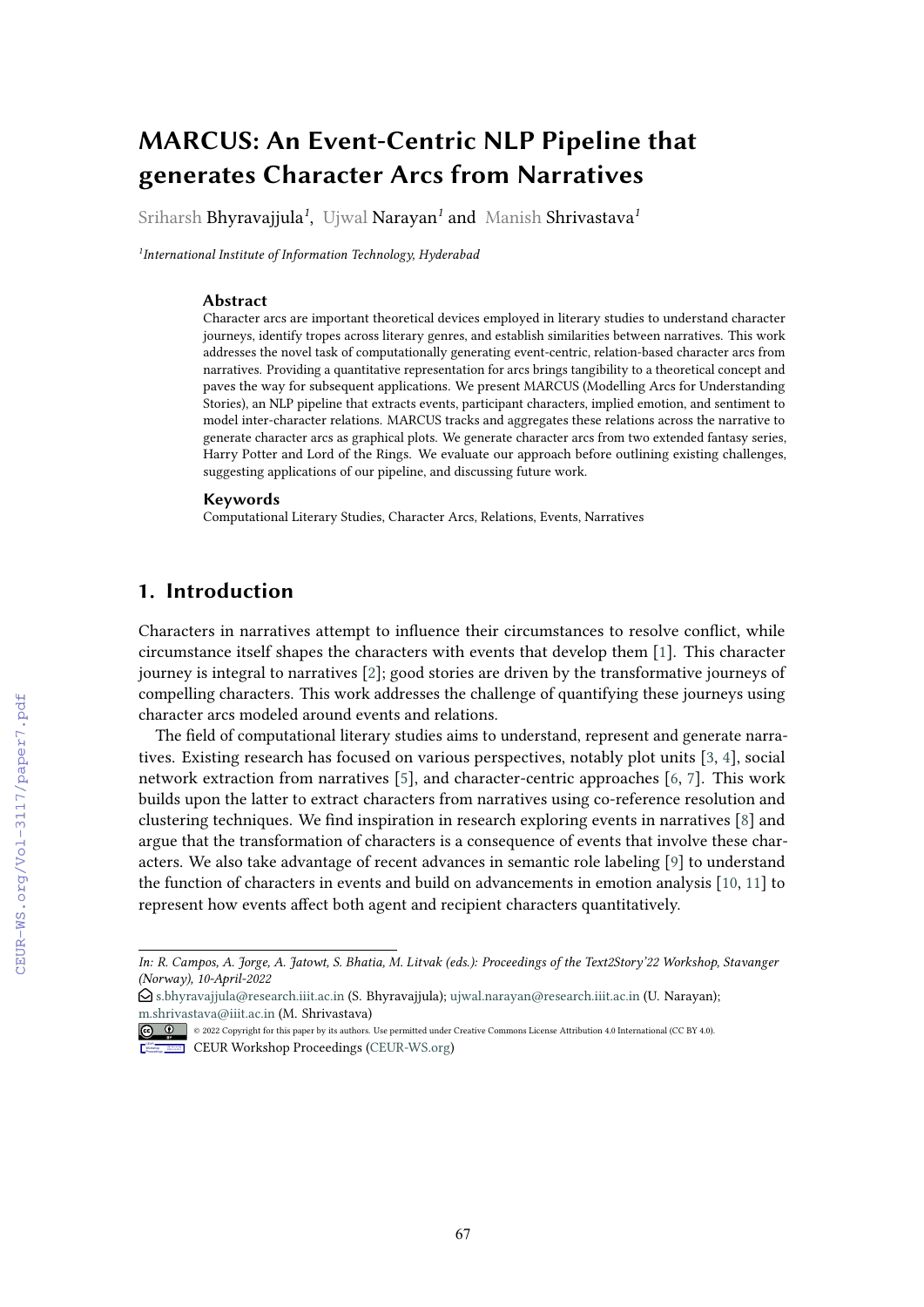<span id="page-1-0"></span>

**Figure 1:** Relation-Based Character Arc for Frodo Baggins across The Lord of the Rings trilogy. The blue line represents Frodo the *actor*, and the red line represents Frodo the *experiencer*. **A**: Frodo is stabbed by the poisoned blade of the Nazgul at Weathertop (valley). **B**: Frodo reunites with loved ones at Rivendell (peak). **C**: Frodo is in grief afer the wizard Gandalf falls to a Balrog (valley). **D**: Frodo is attacked by Shelob in her lair (valley). **E**: Frodo succeeds in his quest and returns home to The Shire (peak).

Our approach difers from recent work in the closely related feld of extracting relationships between characters in terms of goals and linguistic features. Some existing approaches either lack the nuance of emotions [\[12,](#page-7-0) [13\]](#page-7-1) or do not leverage semantic role labels for characters [\[14\]](#page-7-2). Other approaches fail to utilize fne-grained sentiments [\[15\]](#page-7-3) or do not share our event-based perspective on relationships [\[16,](#page-7-4) [17\]](#page-7-5). While there has been progress in the feld of emotion arcs, it has been centered around plot rather than character, capturing a shif in sentiment rather than a shift in circumstance [\[18,](#page-7-6) [19\]](#page-7-7). To the best of our knowledge, we believe that our task and approach are novel additions to the feld.

# **2. Key Concepts**

### **2.1. Events**

We borrow from [\[8\]](#page-7-8) and focus solely on *events* with asserted *realis* (depicted as actually taking place, with specifc participants at a specifc time) instead of those with other epistemic modalities (hypotheticals, future events). We interpret *events* as indicators of inter-character relationship states - for each event, we extract the latent predicate-argument structure to identify participants. For example, in the sentence "Harry kicked Ron", "kicked" is the *event* with Harry the *actor* and Ron the *experiencer*.

### **2.2. Circumstance**

We take inspiration from [\[2\]](#page-7-9) and use implied sentiment and emotion to quantify *circumstance*, the state of fortune associated with a directed pair of characters participating in an *event*. Narratives and plots span a plethora of settings - each character 'reacts to' as well as 'infuences' their unique *circumstance*; it would be beyond the scope of this paper to establish a universal scale. Instead, we focus on the relative *shif of circumstance* across the narrative.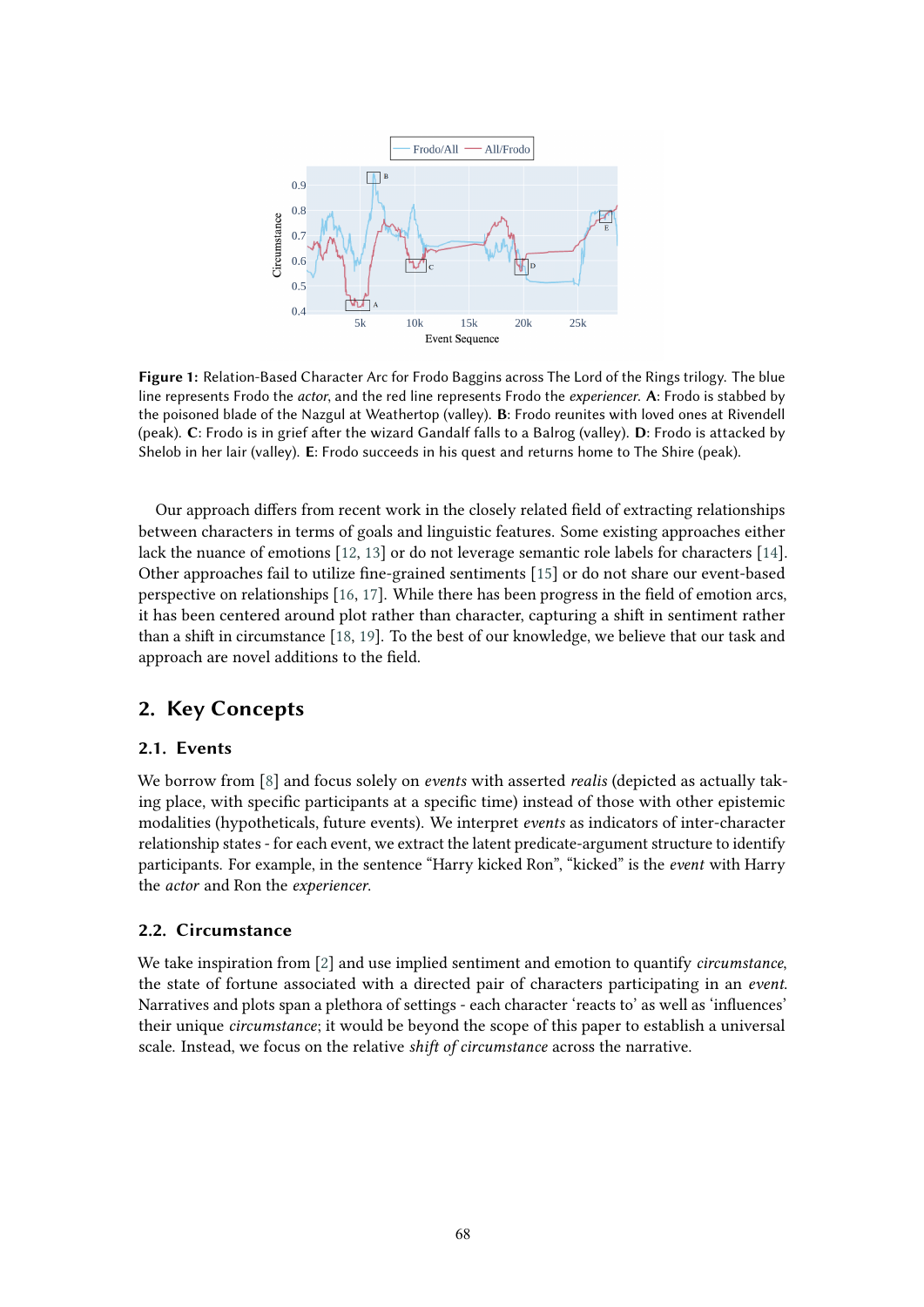<span id="page-2-1"></span>

| Table 1                                               |            |             | Table 2 |                     |         |
|-------------------------------------------------------|------------|-------------|---------|---------------------|---------|
| RoBERTa Sentiment Regression Model<br>Dataset Details |            |             |         |                     |         |
| Data Source                                           | Word Count | Event Count |         | Metric              | Score   |
| Harry Potter                                          | 1,095,940  | 93,782      |         | Mean Squared Error  | 0.01620 |
| Lord of the Rings                                     | 478,329    | 28,670      |         | Mean Absolute Error | 0.09693 |

### **2.3. Relation Arcs and Character Arcs**

As the story progresses, the relationship between a pair of characters evolves. A *relation arc* is a plot of the shif in circumstance of a directed pair of characters across their participatory events in a narrative. While the *actor* of an event infuences the circumstances that afect the *experiencer*, the latter's subsequent actions are captured in other *relation arcs*, allowing the efect of events to trickle through multiple connected arcs forming the plot of a narrative. We posit that a character's journey at any point in the narrative can be represented by contextually assessing the amalgamated efect of their interactions with both themselves and other characters on their circumstance; a *character arc* is thus defned as a pair of quantitative aggregations of all the corresponding *relation arcs* of a character as both *actor* and *experiencer* respectively.

Fig [1](#page-1-0) shows the character arc for the protagonist of the Lord of the Rings, Frodo Baggins, capturing the shif of circumstances he experiences as both an *actor* and *experiencer*. The events Frodo participates in change his circumstances - a drop to the valleys (minimas) represents a deterioration of circumstances, whereas a rise to the peaks (maximas) denotes an improvement. It is evident from **C** and the arc slice between **D** and **E** that actor and experiencer arcs of a character are not always aligned, allowing for the intuitive explanation of instances when characters oppose the circumstances they fnd themselves in, for better or for worse.

# **3. MARCUS**

We present MARCUS (Modelling Arcs for Understanding Stories), an event-centric NLP pipeline<sup>[1](#page-2-0)</sup> that generates character arcs from narratives. In this section, we will elaborate upon the various components of the pipeline.

### **3.1. Dataset**

We failed to retrieve meaningful character arcs in our preliminary experiments with short stories containing less than 500 events. Consequently, we choose two larger datasets for character arc analysis instead, namely The Harry Potter septology and The Lord of the Rings trilogy. For each source, we ensure that we remove page numbers, unnecessary annotations, unreadable characters, weblinks, etc. The details of each dataset are detailed in Table [1.](#page-2-1)

<span id="page-2-0"></span><sup>1</sup> <https://github.com/darthbhyrava/MARCUS>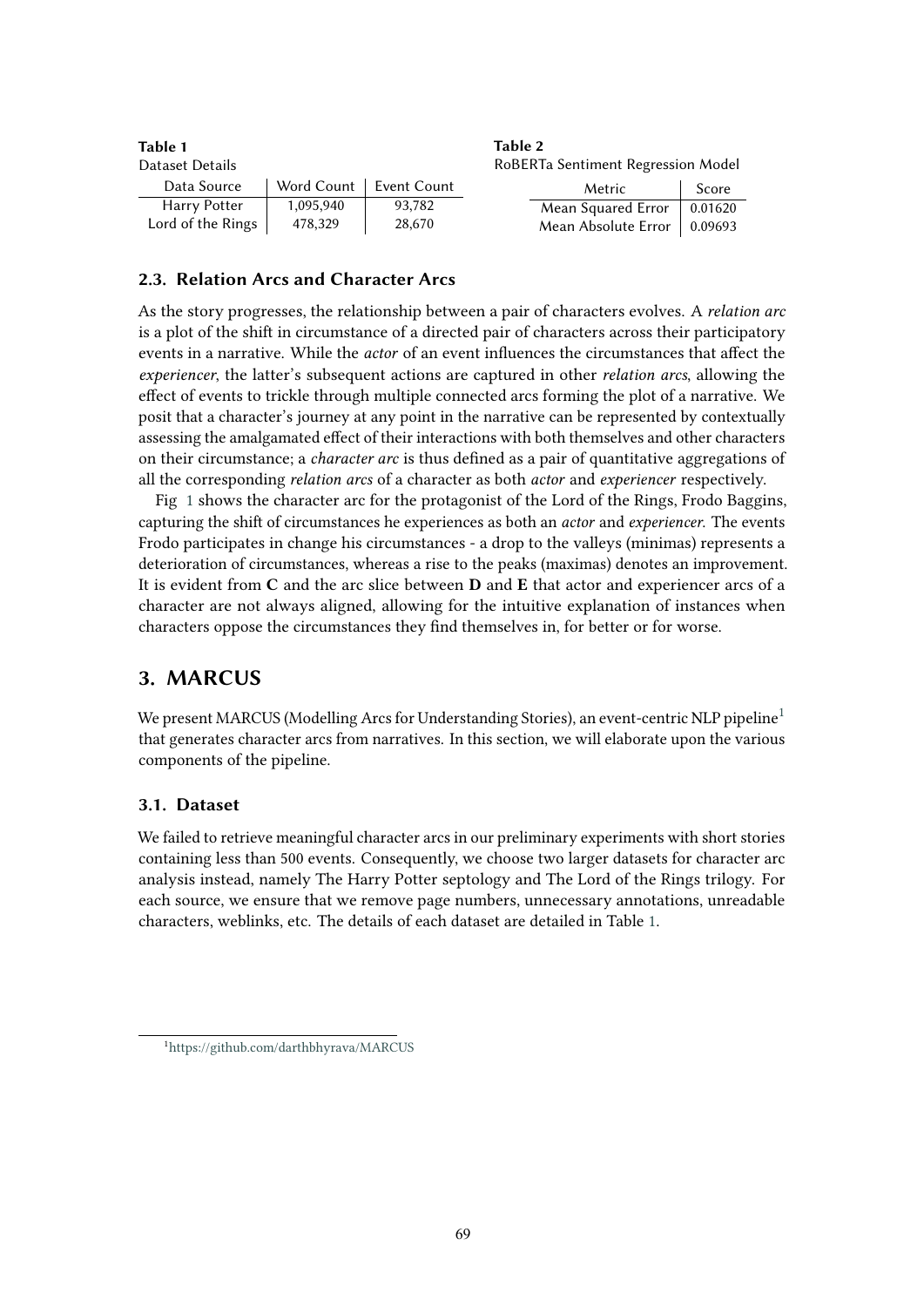

**Figure 2:** MARCUS (Modeling Arcs for Understanding Stories), an NLP pipeline that plots a character's arc as their quantitative interaction with circumstance as both actor and experiencer, represented by the proxy amalgamation of their event-centric relations across the narrative.

# **3.2. BookNLP**

BookNLP [\[7\]](#page-7-10) is an NLP pipeline<sup>[2](#page-3-0)</sup> that scales to books and long documents (in English) and performs tasks like part-of-speech tagging (Stanford), dependency parsing (MaltParser), named entity recognition (Stanford), character name clustering (e.g., "Tom", "Tom Sawyer", "Mr. Sawyer" : "Tom Sawyer") and pronominal coreference resolution. MARCUS uses BookNLP to retrieve character occurrences and linguistic features needed for event and participant extraction.

## <span id="page-3-3"></span>**3.3. Event Extraction**

We feed the features processed from BookNLP into a tagger consisting of a BiLSTM model with BERT embeddings to extract events and corresponding entities from the narrative. The tagger is trained<sup>[3](#page-3-1)</sup> using the LitEvents dataset [\[8\]](#page-7-8), which provides an annotated list of events from over 100 public domain novels from Project Gutenberg. MARCUS uses tagged events and entities for extracting participant characters, sentiment, and implied emotion.

### **3.4. Participant Extraction**

We process each event with a BERT-based Semantic Role Labeller provided by AllenNLP<sup>[4](#page-3-2)</sup> to extract the latent predicate-argument structure of the event and identify roles of participant characters. If there are multiple events in the same sentence with the same actors and experiencers, we consider only the frst event to avoid redundancy.

### **3.5. Circumstance**

Every actor/experiencer pair corresponding to an event in the narrative is assigned a quantitative measure of circumstance. We argue that proxy indicators such as sentiment and implied emotion implicitly capture an event's circumstances and are specifcally well suited to our focus on *shif of circumstance*. Absolute measures of circumstance can therefore be interpreted as a characteristic of the genre or trope of narrative, while their shifs are a characteristic of the character's journey. Since circumstances evolve over time (or event sequences), MARCUS considers the efect of previous circumstances between characters when defning *relation arcs*.

<span id="page-3-0"></span><sup>2</sup> <https://github.com/dbamman/book-nlp>

<span id="page-3-1"></span><sup>3</sup> <https://github.com/dbamman/litbank>

<span id="page-3-2"></span><sup>4</sup> [https://docs.allennlp.org/models/main/models/structured\\_prediction/models/srl\\_bert/](https://docs.allennlp.org/models/main/models/structured_prediction/models/srl_bert/)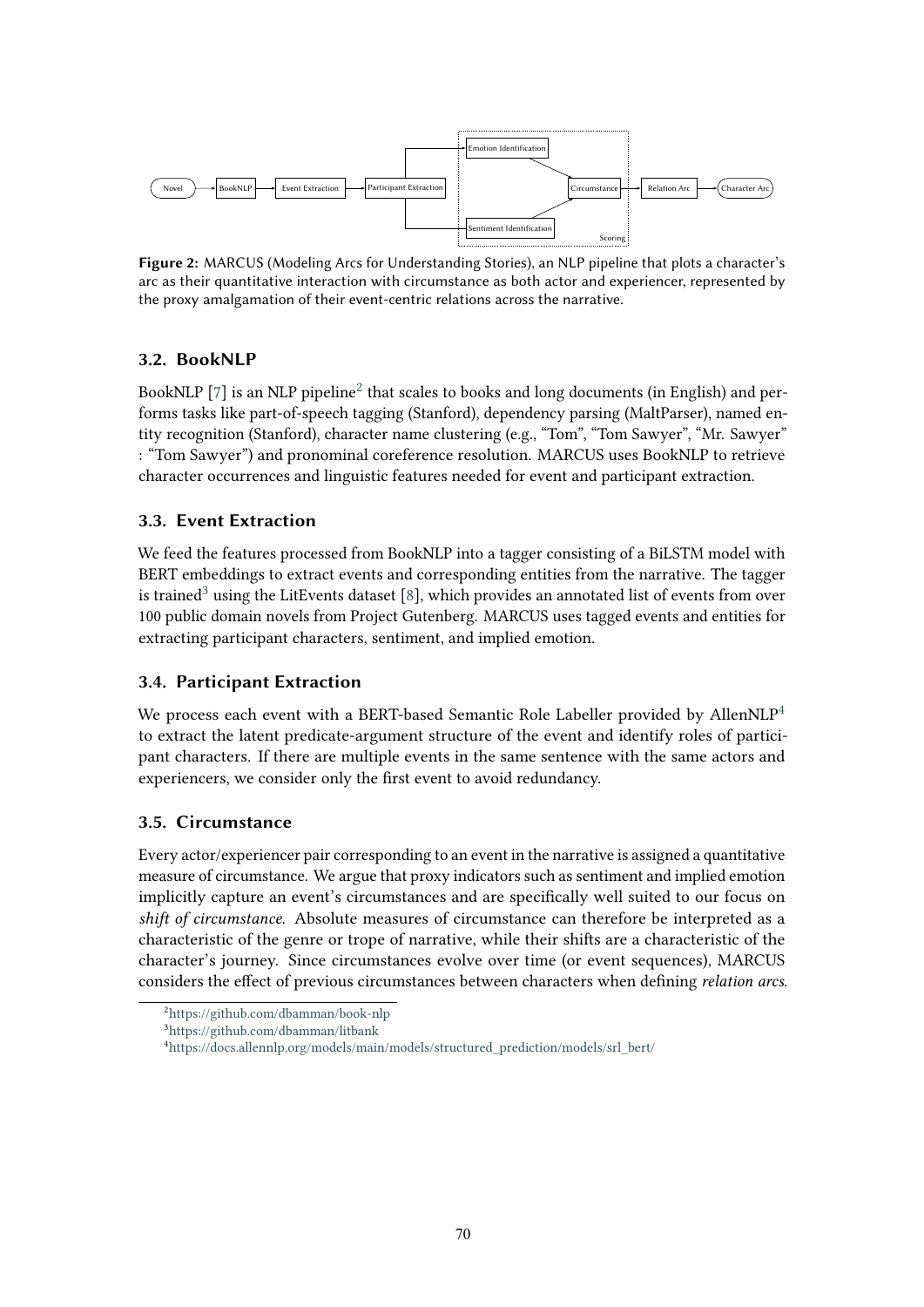#### **3.5.1. Sentiment Identification**

We pose sentiment extraction as a regression task to capture the subtleties of relationships. We fne-tune a RoBERTa model on the Stanford Sentiment Treebank (SST) [\[20\]](#page-7-11) dataset to obtain a fine-grained sentiment score in the range of  $0$  to 1. The SST dataset provides 12 $k$  sentences and phrases with their associated sentiment scores lying between 0 to 26, which we normalize before training for ten epochs in a 60:20:20 split. The metrics for this model are reported in Table [2.](#page-2-1) MARCUS uses the model to assign sentiment scores to events extracted earlier in Section [3.3.](#page-3-3)

#### **3.5.2. Emotion Identification**

Sentiment alone may not give us enough information about circumstance - we argue that in such cases, multi-faceted emotional states help capture shift in circumstance by leveraging the nuances of relationships. To identify emotions, we use a BERT model<sup>[5](#page-4-0)</sup> trained on the GoEmotions [\[10\]](#page-7-12) dataset in a multi-label setting, as interactions can have more than one emotional undertone. The GoEmotions dataset consists of 58k Reddit comments manually annotated for 27 emotion categories: admiration, amusement, sorrow, fear, etc. MARCUS uses the confdence of the model's predicted labels as well as a manually assigned value for each label to contribute to the measure of circumstance. These labels, in the range of −2 to 2, are assigned based on intensity of emotion; higher intensity corresponds to higher absolute value.

### **3.6. Relation and Character Arcs**

MARCUS generates relation arcs by plotting the measure of circumstance,  $t$ , for every event,  $e$ , belonging to an actor/experiencer pair of characters across the narrative.

$$
t_{\rm e} = \alpha \ast s_{\rm e} + \sum_{i=1}^{L} \beta_i \ast c_{i_{\rm e}} \tag{1}
$$

where  $t_e$  is the measure of circumstance for event  $e, \alpha \in (0, 1)$  is the sentiment co-efficient that controls how much influence the fine grained sentiment score should have over relation arcs,  $s_e$  $\in$  (0, 1) is the sentiment of that event, *L* is the total number of emotion labels for that event,  $\beta_i \in [-2, 2]$  is the fixed score for emotion label, and  $c_i \in (0, 1)$  is the corresponding confidence score for each emotion label in the event. We run multiple experiments to choose optimal values of  $\alpha$  and  $\beta$ : their final values are listed in the code.

We apply a window function  $R(.)$  over  $t_e$ , the set of all measures of circumstance corresponding to the event set **e**, to calculate the relation arc, **r**, given by

$$
\mathbf{r} = R(\mathbf{t}_{e}, n, p) \tag{2}
$$

where  $R(.)$  is the window function that helps smoothen the arcs while retaining previous state information, *n* is the window size, and  $p$  is an optional parameter for specifying order for polynomial ftting.

As shown in Fig [3a,](#page-5-0) the relation arcs are too noisy without smoothing or retention of previous circumstance information. We experiment with three standard window functions: Rolling

<span id="page-4-0"></span><sup>5</sup> <https://github.com/monologg/GoEmotions-pytorch>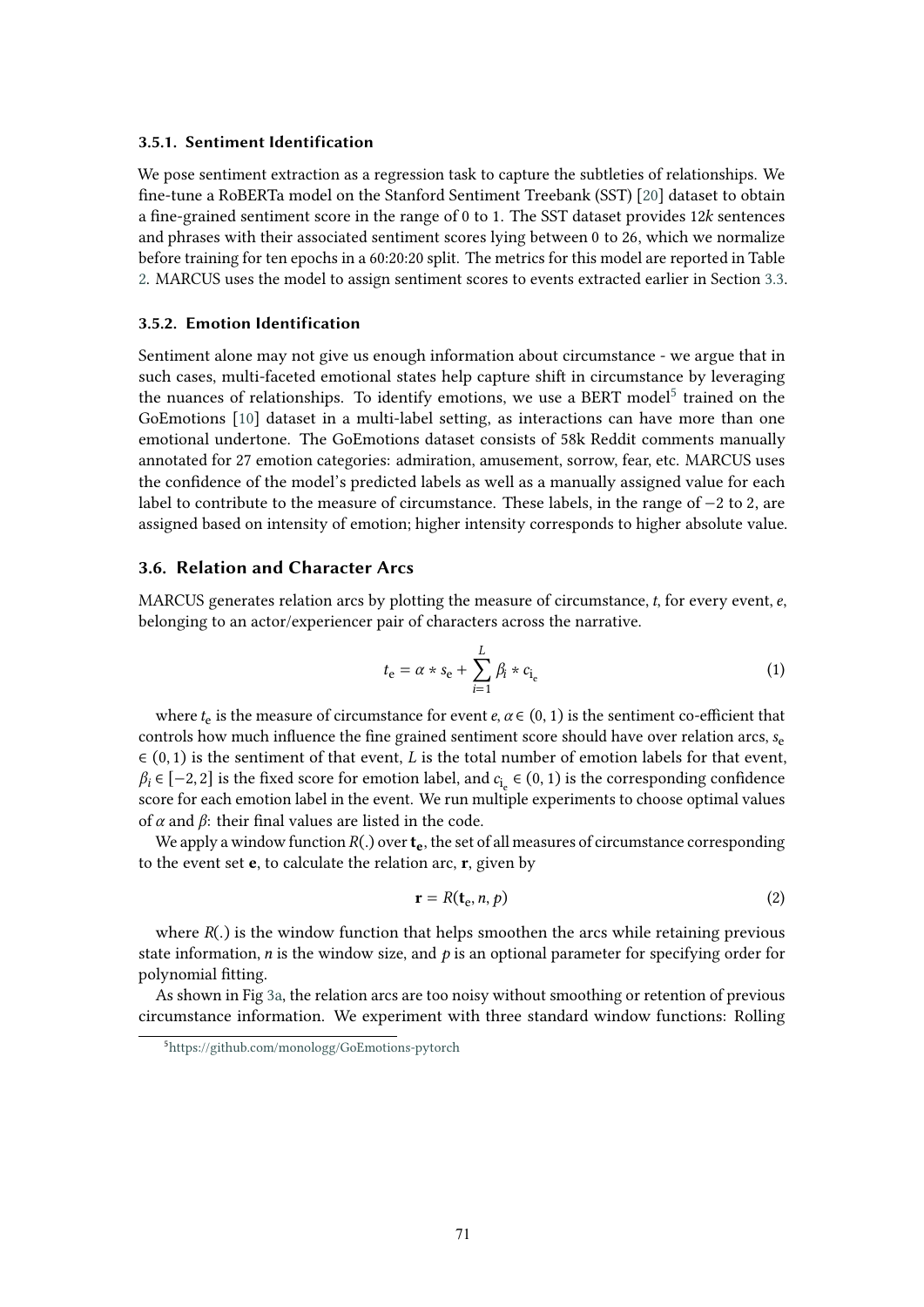<span id="page-5-0"></span>

**Figure 3:** (a) Character Arc for Hermione, No Rolling Function Applied; (b) Character Arc for Hermione, with a savgol filter of window size 1/10th of her event sequence length, fitted with a third degree polynomial.

Mean, Triangular Rolling Mean and Savitzky-Golay Filter [\[21\]](#page-7-13). We fnd that the Savitzky-Golay Filter represents the narrative most accurately as seen in Fig [3b,](#page-5-0) and use the same for all arcs represented in the paper. We generate the character arc, **c**, by adding up the corresponding relation arcs **r** of that character over all events **e** in the role of actor and experiencer respectively.

# **4. Evaluation**

# **4.1. Survey**

We ask a set of 16 human volunteers (avid fiction readers aged 20-31) to peruse both the Harry Potter and Lord of the Rings series, following which they evaluate our system by answering surveys on two tasks: **idchar**, where the volunteers are given a list of relation arcs and character pairs and asked to match the arcs to their corresponding pairs, and **idplot**, where the volunteers are given character arcs, pertinent plot events and asked to identify the points in the arc that they think represent the corresponding events.

For both these tasks mentioned above, we calculate accuracy. Task **idchar** achieved an accuracy of 71.5% and task **idplot** had an accuracy of 72.9%. We also evaluate with the Fleiss Kappa metric where category 1 indicates a complete match, and 0 indicates otherwise. For both the tasks, we have a score of 0.675 and 0.528 indicating strong and moderate inter-annotator agreement, respectively. Thus, most of the volunteers consistently identifed both the character pairs and the relevant points in the graph given the plot sequence.

#### **4.2. Gold Labels**

We have a volunteer extremely familiar with the story annotate the first 300 events of Lord of the Rings trilogy involving Frodo Baggins as a participant character. The annotator marks each event with three labels denoting a *positive*, *neutral* or *negative* shif in circumstance. Tables [3](#page-6-0) and [4](#page-6-0) illustrate the positive and negative shifs as tagged by our system and the corresponding gold labels for the same events provided by our annotator. Our system tends to assign positive labels to neutral events and has higher accuracy for negative shifs of circumstance.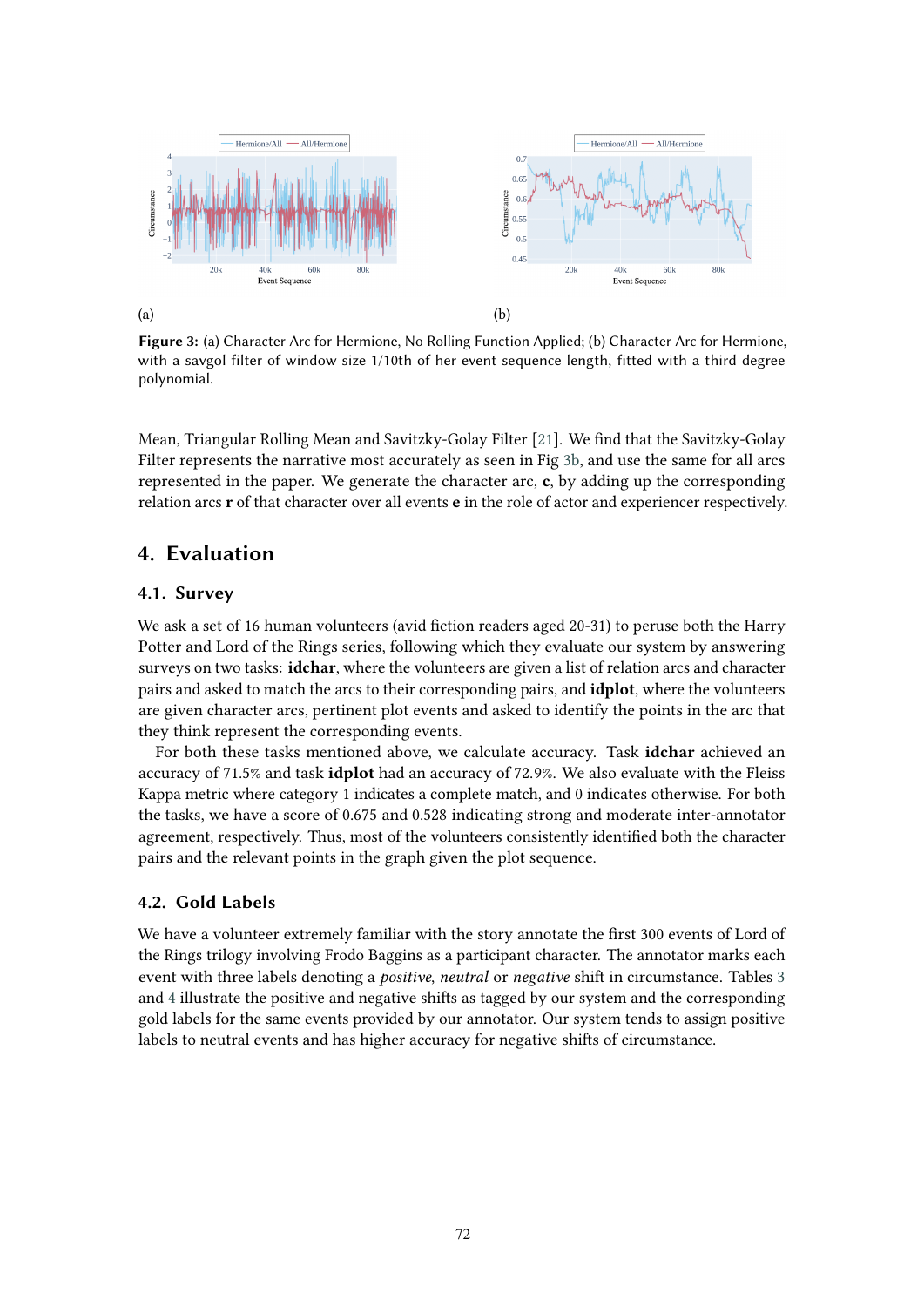<span id="page-6-0"></span>

| Table 3<br>Positive Shifts |            |            | Table 4<br>Negative Shifts |            |            |
|----------------------------|------------|------------|----------------------------|------------|------------|
|                            | Gold Label | Percentage |                            | Gold Label | Percentage |
|                            | Positive   | 0.36       |                            | Positive   | 0.12       |
|                            | Neutral    | 0.30       |                            | Neutral    | 0.15       |
|                            | Negative   | 0.33       |                            | Negative   | 0.73       |

# **5. Challenges and Future Work**

We identify fve notable challenges in our approach that can be addressed in future work. Firstly, since MARCUS is a sequential pipeline, it is challenging to determine the efect of errors cascading through the system quantitatively. Secondly, our rolling window makes the arcs dependent on the availability of data; event paucity in short stories or characters with low interactions hinders accurate arc generation. Thirdly, we observe in our arcs that our fne-grained events do not represent an abstract view of the discourse - a more contextual representation of events is needed. Fourth, in our understanding of a character's circumstance, localized interactions with other event-specifc characters heavily infuence shifs; we need an efective means of capturing the latent relative importance of character-specifc interactions. And lastly, our approach does not aim to handle non-linear narratives where events are not sequentially presented.

# **6. Applications**

Providing tangibility to the theoretical concept of character arcs, MARCUS can be employed in a variety of applications. Character arcs can be used in a more nuanced approach for detecting similarity between narratives by focusing on character journeys, leading to a possible improvement in book recommendations and movie recommendations based on stories and scripts. Character arcs can also help with digital enrichment in e-readers, adding to the rich metadata provided by devices like Kindle. Character arcs can also function as guidance for natural language generation tasks in the field of fiction. And lastly, they can help narrative studies by identifying character tropes and for identifcation of personality traits.

# **7. Conclusion**

We propose MARCUS (Modeling Arcs for Understanding Stories), an NLP pipeline that addresses the novel task of generating character arcs from narratives. We explain key concepts like *events* and *circumstance* and delve into the details of our event-centric approach which leverages proxy markers like sentiment and emotion. We then evaluate our pipeline, discuss challenges, elucidate future work and outline potential applications.